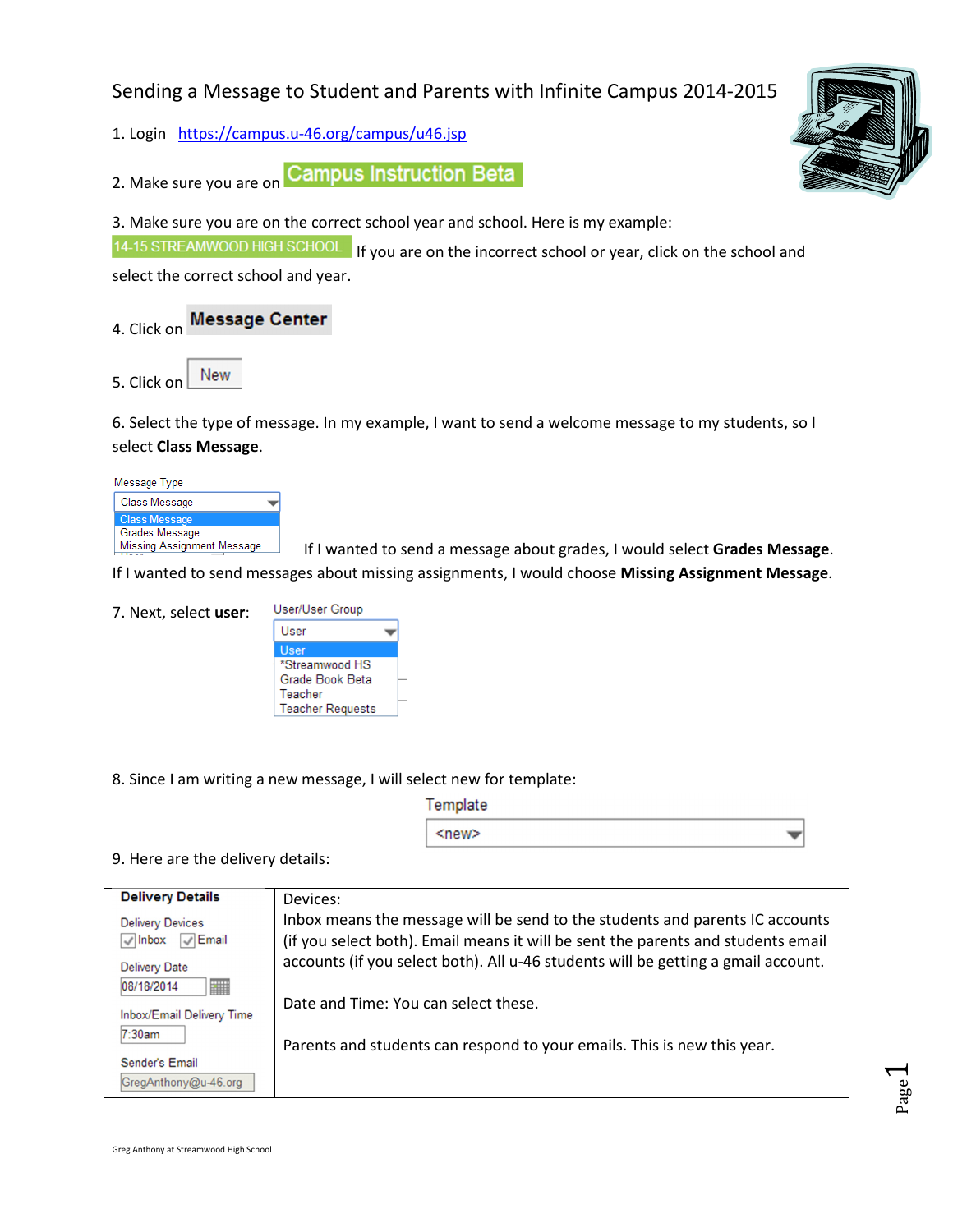## 10. Type in your message details. Here is my example.

|   | <b>Message Details</b>                      |   |   |  |         |  |         |  |                 |                                                                                                                                                                                                                                               |
|---|---------------------------------------------|---|---|--|---------|--|---------|--|-----------------|-----------------------------------------------------------------------------------------------------------------------------------------------------------------------------------------------------------------------------------------------|
|   | <b>Message Subject</b>                      |   |   |  |         |  |         |  |                 |                                                                                                                                                                                                                                               |
|   | <b>Welcome to Class</b>                     |   |   |  |         |  |         |  |                 |                                                                                                                                                                                                                                               |
|   | Message Body                                |   |   |  |         |  |         |  |                 |                                                                                                                                                                                                                                               |
| 1 | B                                           | I | U |  | ■ 星 星 星 |  | ■ 国 ∞ 三 |  | $\underline{A}$ | F                                                                                                                                                                                                                                             |
|   | Dear Students,<br>Sincerely,<br>Mr. Anthony |   |   |  |         |  |         |  |                 | I am looking forward to meeting you on the first day of school. I want you to have a very successful year in my class. I have<br>many resources to help you. Please check out our class website at http://schools.u-46.org/index.pl?iid=2990. |

Please note you can make links in the message, but you cannot attach files. However, you can attach files to assignments in your Grade Book.

If you want to attach a file to your message and not put it in your grade book, you can attach a link to your Google drive as long as you share the document with everyone.

11. Since I want to save this message for next year, click  $\Box$  Save As

12. Fill this out save As Template and you message will be saved as a template.

| User/Group           |  |
|----------------------|--|
| User                 |  |
| <b>Template Name</b> |  |
| Welcome to My Class  |  |

Next time you want to send this message, select it in Step 8.

13. Click  $\overline{\phantom{a}}$  Next

## 14. Select your Recipients

| <b>Recipients</b><br>$\bigcirc$ All recipients from section(s) $\bigcirc$ Specific recipients from section(s)<br>Section(s)<br>Select All Expand All | I want to send this welcome message to all my students,<br>so I select All. If I only wanted certain students, I would<br>have selected Specific. |
|------------------------------------------------------------------------------------------------------------------------------------------------------|---------------------------------------------------------------------------------------------------------------------------------------------------|
| $\sqrt{ }$ Term Q1<br>$\triangledown$ Term Q2<br>$\sqrt{}$ Term Q3                                                                                   | If I wanted only some classes, I would have selected<br><b>Expand All</b> and pick those classes.                                                 |
| $\sqrt{ }$ Term Q4<br>Recipients<br>Guardians <b>Students</b>                                                                                        | I only wanted the message to go to my students, so I<br>checked Students. You can check both parents and<br>students or only parents.             |